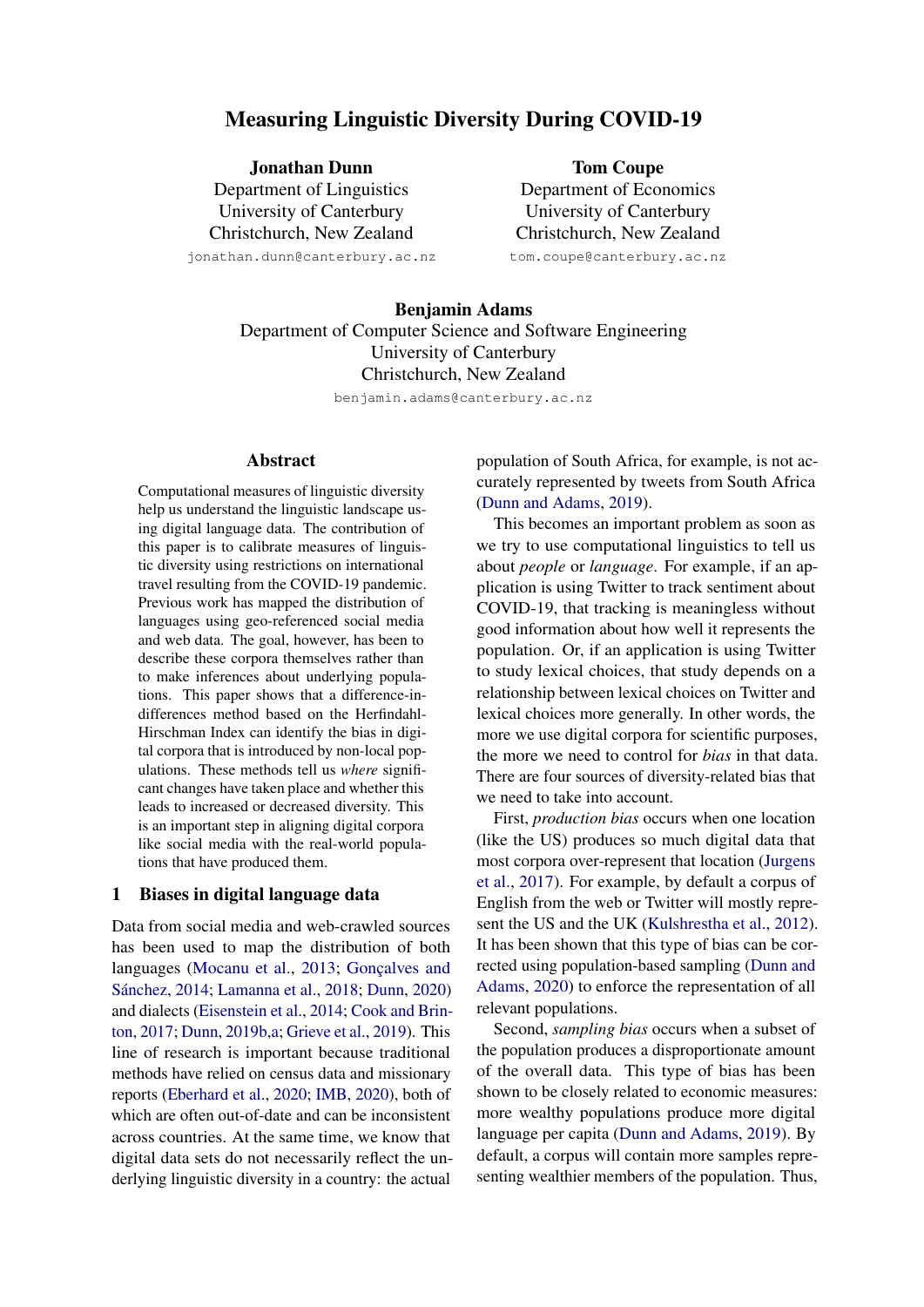<span id="page-1-0"></span>

Figure 1: Number of observations per country.

this is similar to production bias, but with a demographic rather than a geographic scope.

Third, *non-local bias* is the problem of overrepresenting those people *in* a place who are not *from* that place: tourists, aid workers, students, short-term visitors, etc. For example, in countries with low per-capita GDP (i.e., where local populations often lack internet access) digital language data is likely to represent outsiders like aid workers. On the other hand, in countries with large numbers of international tourists (e.g., New Zealand), data sets are likely to instead be contaminated with samples from these tourists.

Fourth, *majority language bias* occurs when a multi-lingual population only uses some of its languages in digital contexts [\(Lackaff and Moner,](#page-9-15) [2016\)](#page-9-15). Most often, majority languages like English and French are used online while minority languages are used in face-to-face contexts. The result is that even though an individual may be represented in a corpus, the full range of their linguistic behaviours is *not* represented. This is the only type of bias not quantified in this paper. For example, it is possible that changes in linguistic diversity are caused by a shift in behaviour, rather than a shift in population characteristics.

Of the three sources of bias that we examine here, non-local bias is the most difficult to uncover [\(Graham et al.,](#page-9-16) [2014;](#page-9-16) [Johnson et al.,](#page-9-17) [2016\)](#page-9-17). We can identify production bias when the amount of data per country exceeds that country's share of the global population. In this sense, the ideal corpus of English would equally represent each country according to the number of English speakers in

that country. Within a country, we can measure the amount of sampling bias by looking at how economic measures like GDP and rates of internet access correspond with the amount of data per person. Thus, we could use median income by zip code to ensure that the US is properly represented. But non-local bias is more challenging because we need to know which samples from a place like New Zealand come from those speakers who are only passing through for a short time.

Only with widespread restrictions on international travel during the COVID-19 pandemic do we have access to a collection of digital language from which non-local populations are largely ab-sent (Gössling et al., [2020;](#page-9-18) [Hale et al.,](#page-9-19) [2020\)](#page-9-19). This paper uses changes in linguistic diversity during these travel restrictions, against a historical baseline, to calibrate computational measures that support language and population mapping. This is a part of the larger problem of estimating population characteristics from digital language data.

We start by describing the data used for the experiments in the paper (Section 2), drawn from Twitter over a two-year period. We then explore sources of bias in this data set by looking at production bias and sampling bias (in Section 3) and then developing a baseline of temporal variation in the data (in Section 4). We introduce a measure of geographic linguistic diversity (Section 5). Then we use this measure to find which countries and languages are most contaminated by non-local populations (in Section 6). Finally, we examine the results to find where the linguistic landscape has changed during the COVID-19 pandemic.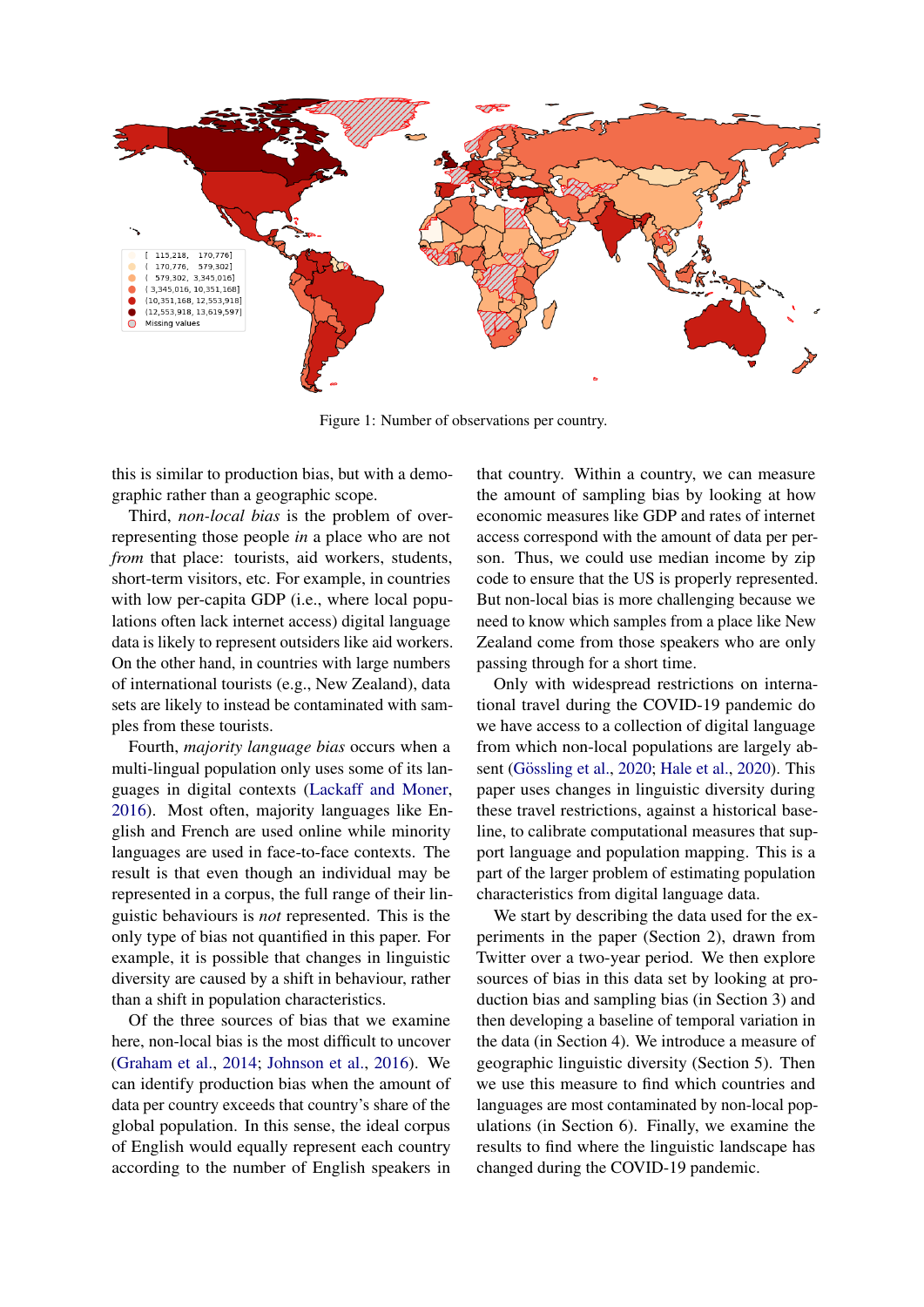<span id="page-2-0"></span>

| <b>Region</b>    | N.      | Pop      | Data     |
|------------------|---------|----------|----------|
| Africa, Southern | 12.28m  | 1.0%     | 2.0%     |
| Africa, Sub      | 43.87m  | $10.1\%$ | $7.0\%$  |
| Africa, North    | 16.60m  | 3.4%     | 2.7%     |
| America, Brazil  | 10.96m  | 2.8%     | 1.8%     |
| America, Central | 66.12m  | 2.9%     | $10.6\%$ |
| America, North   | 24.64m  | 4.8%     | $4.0\%$  |
| America, South   | 77.79m  | 2.9%     | 12.5%    |
| Asia, East       | 15.88m  | 22.3%    | 2.6%     |
| Asia, Central    | 15.08m  | 2.7%     | 2.4%     |
| Asia, South      | 30.06m  | 23.3%    | 4.8%     |
| Asia, Southeast  | 31.88m  | 8.4%     | $5.1\%$  |
| Europe, East     | 51.48m  | 2.4%     | $8.3\%$  |
| Europe, Russia   | 9.38m   | 2.0%     | 1.5%     |
| Europe, West     | 155.74m | 5.7%     | 25.0%    |
| Middle East      | 36.58m  | 4.5%     | 5.9%     |
| Oceania          | 24.92m  | $0.8\%$  | $4.0\%$  |
| Total            | 623.33m | $100\%$  | $100\%$  |

Table 1: Distribution of data by region.

#### 2 Data sources

We draw on Twitter data sampled globally from 10k cities over a 25-month period (July 2018 through August 2020). This city-based collection reduces production bias from the start (as opposed to collecting data by user or search term) because it forces non-central cities to be included. The cities are selected to represent the global population and all retweets are removed. This provides 623 million tweets, distributed across regions as shown in Table [1](#page-2-0) with each region's share of the data and of the world's population.

This table provides a clear illustration of production bias. East Asia, for example, accounts for 22.3% of the world's population but only 2.6% of the data. We see the reverse in Western Europe, which provides 25% of the data but only 5.7% of the population. Population-based sampling is an effective method for correcting this bias [\(Dunn and](#page-9-14) [Adams,](#page-9-14) [2020\)](#page-9-14), if the goal is to produce a corpus representing the actual distribution of speakers. Our goal here is to find which countries contain data from non-local populations. To do this, we need to find out if the data has a stable geographic distribution that is driven by the underlying population.

The idNet language identification package is used to provide language labels [\(Dunn,](#page-9-3) [2020\)](#page-9-3). Any tweet under 40 characters (after cleaning URLs and hashtags) is removed because of reduced identification accuracy below this threshold. The average tweets per month per country is visualized in Figure [1.](#page-1-0) Because we are looking at change over time by country, the data is binned into potentially small categories (e.g., Nigeria in July 2019). Both the table and the map show that countries in East Asia are under-represented. Thus, we use significance testing *within* countries when looking for change over time.

### 3 Demographics and language use

The next question is the degree to which the production of this data is driven by underlying populations (potential production bias) and by demographic factors like GDP (potential selection bias). We start, in Figure [3,](#page-3-0) by looking at the relationship between each country's population and share of the corpus. This expands on the region aggregations in Table [1](#page-2-0) by dividing regions into countries. Each country is an observation that is represented by its average monthly data production and several demographic factors. Overall, there is a very significant correlation (Pearson) between population and the amount of data from each country (0.46). Thus, the number of people in a country is an important factor explaining how much data that country produces. While this is significant, however, it also means that there are many other factors that influence the geographic distribution of the data.

To better understand the factors influencing the geographic distribution of the data, we work with three variables: *population*, the number of people in each country; *internet population*, the number of internet users in each country; and *GDP*, a measure of each country's economic output [\(United Nations,](#page-9-20) [2011,](#page-9-20) [2017b](#page-9-21)[,a\)](#page-9-22). Figure [3](#page-3-0) shows three regression plots in which these variables (on the y axis) are compared with the average monthly data production per country (given in number of tweets per month on the x axis).

In each case, there is a close relationship between data production and demographics, with several extreme outliers. For *population*, the outliers are China and India. Both are highly populated countries with significantly lower than expected data production (especially China). Both countries have relatively low rates of internet access: 38% for China and 11% for India; this lowers the total population in each country. Thus, although the populations are quite large, most of the population is not able to produce digital language data. For the influence of GDP, the outliers are the US and China.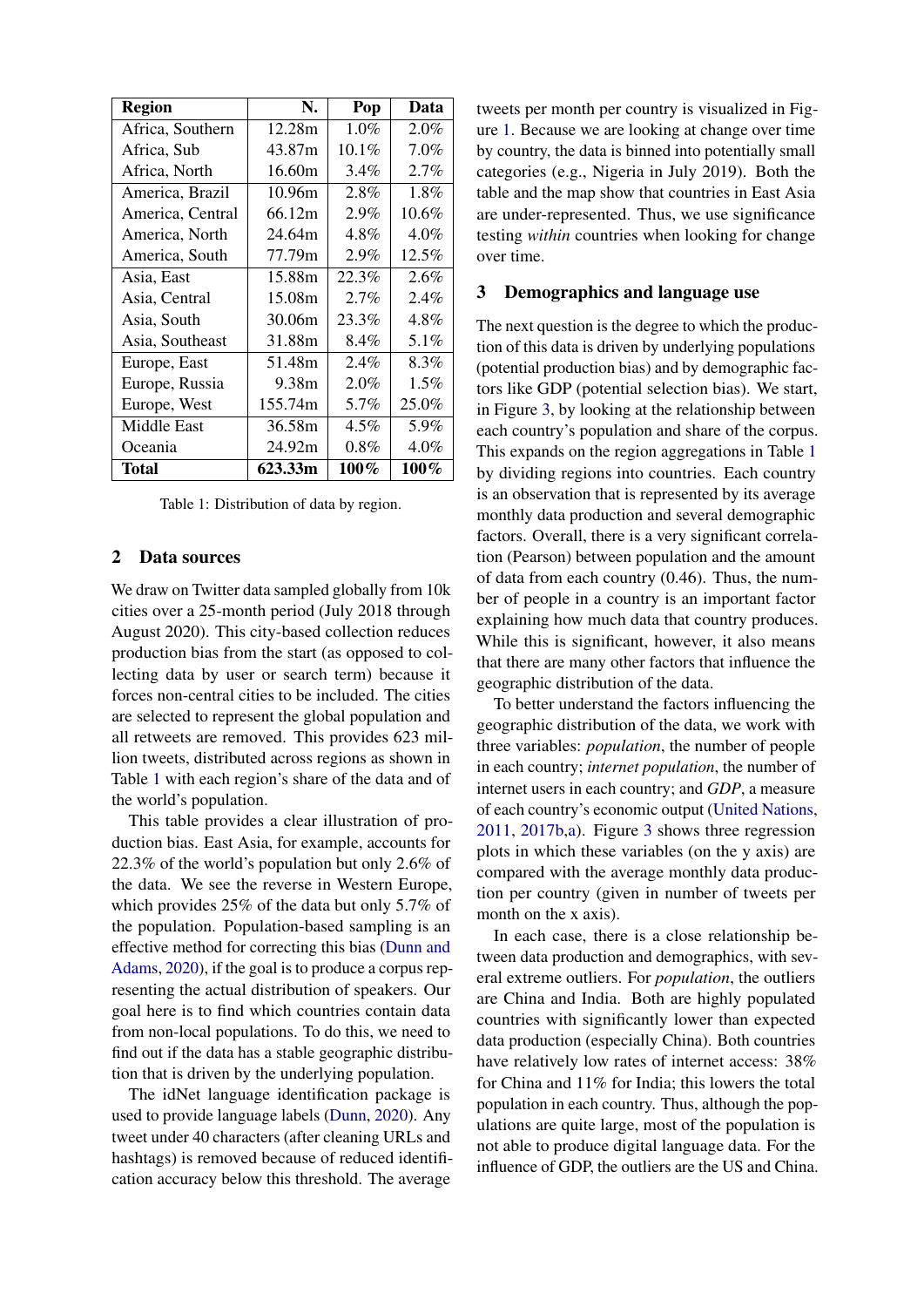<span id="page-3-1"></span>

Figure 2: Geographic distribution of data by region by month.

<span id="page-3-0"></span>

Figure 3: Relationship between data and demographic factors: *Population*, *Internet Access*, and *GDP* (With Outliers Removed).

For the US, in particular, the GDP is quite high: there seems to be a ceiling after which increased GDP is unlikely to influence digital behaviours. Further, that GDP is not evenly distributed across the entire population. For the influence of internet access, the outliers are again China and the US. With a few notable exceptions there is a relatively close relationship between data production and the demographic factors of each country.

With these three outliers removed (the US, China, India), there are very significant correlations between these three variables and the geographic distribution of the data: 0.46 (population), 0.61 (population with internet access), and 0.59 (GDP). This leaves some unexplained production factors. The most obvious missing factor here is social media platforms specific to given countries (e.g., Sina Weibo). These alternative platforms will siphon away enough users to distort the representation of a population given access only to other platforms. Further, Twitter is banned in China: because only some companies are allowed to use it through specific VPNs, the text is not representative of language use in China. Casual users of Twitter will use a VPN through another country which would distort this method of data collection.

Regardless, this section has shown that we can explain a significant portion of the geographic distribution of the data. This is important because we want to describe *populations* by observing *digital corpora*. If there is no relationship between the two in terms of distribution, it is difficult to make such inferences. What we have seen, however, is that there is a very significant relationship. What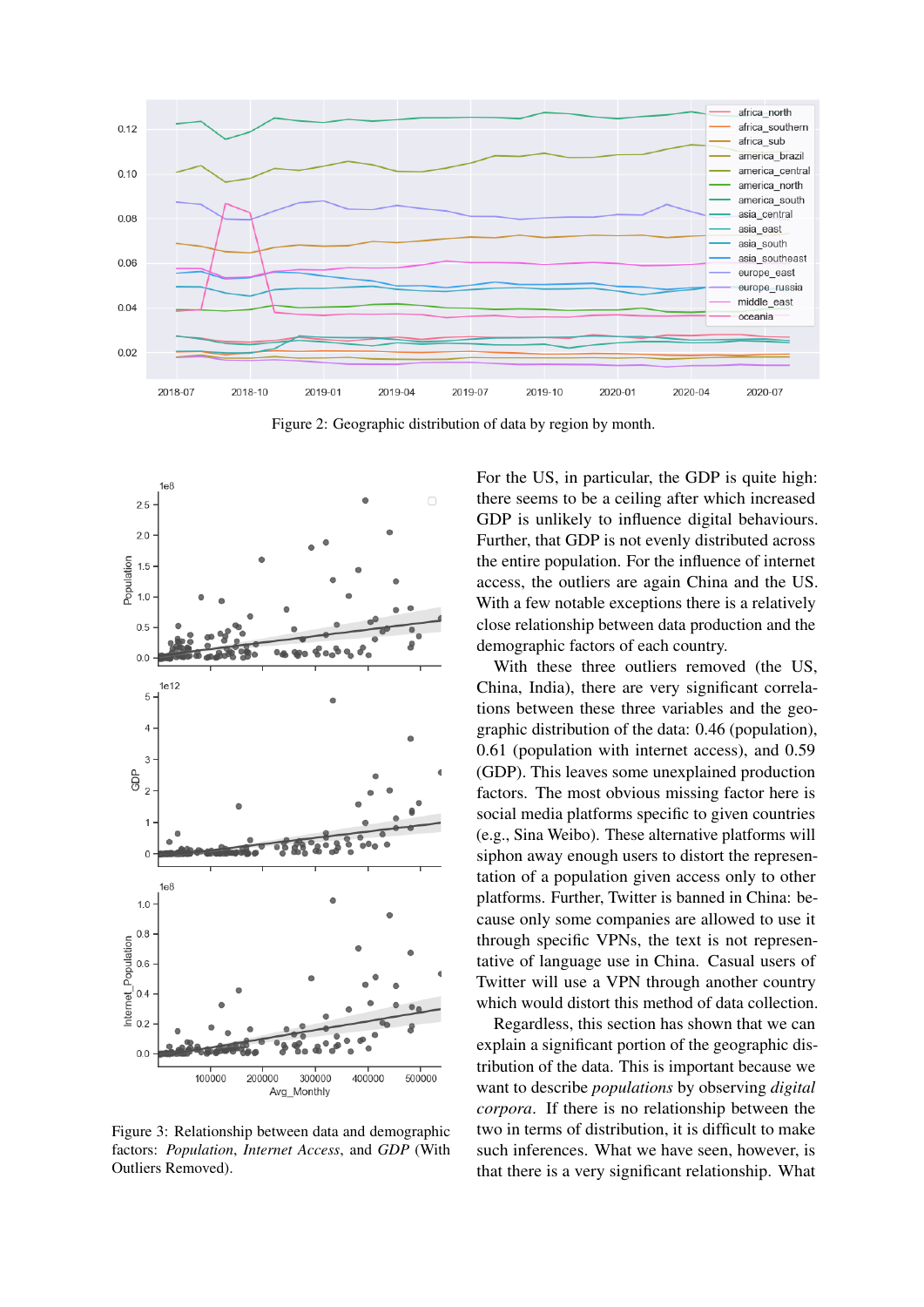<span id="page-4-0"></span>

Figure 4: Herfindahl-Hirschman Index of the distribution of languages by country.

is the required threshold for establishing a relationship like this? We should think about this as a metric for evaluating digital corpora: data with a stronger relationship to demographic variables are more representative. The next question is whether this relationship remains stable over time: can we depend on these demographic factors across the entire period?

# 4 Controlling for temporal variation

The next question is whether these production factors are stable over time. Here we build a baseline for temporal variation: to what degree is the data subject to unrelated fluctuations that will reduce our ability to assign a cause-and-effect relationship to linguistic diversity during travel restrictions?

Although the same collection and processing methods are maintained over the two-year period, there is variation in the total number of observations (tweets) per month. There are many reasons why this might be the case. What matters to us, though, is the relative share of each country. In other words, the population does not change from month to month in the same way that the number of tweets changes. Regardless of the total amount of data collected per month, is the geographic distribution consistent? Figure [2](#page-3-1) shows stability over time by representing the relative proportion of observations per region by month. Western Europe is removed for the sake of clarity, as it represents a significantly higher share (roughly 25%). The distribution of samples is consistent over time. The main exception is that, for a two-month period in 2018, there is much more data from Oceania.

We use a t-test to find out if the share of each region is stable over time. If the distribution changes significantly, then it may be hard to determine the cause of any individual change. None of the regions show a significant fluctuation; this is helpful because it shows that there is not random noise in the data that could interfere with measures of linguistic diversity. The difference-in-differences methods we use in Section 8 would control for such noise, but this gives us further confidence. We use a t-test, rather than a time-specific test like Dickey-Fuller, because we are interested in consistency rather than in non-stationarity. These results show that, in the aggregate, the distribution of samples remains constant. But how much variation within individual countries does this region-based measure disguise? To answer this, we look at the same t-test approach by country: do individual countries vary widely in their relative production? No countries show a significant change.

These findings show that we can largely focus on diversity, the distribution of languages within a country by month, rather than on the production of data over month as in Section 3. There is natural variation in the data, of course, and this is taken into account in our later approaches. For example, if we compute the correlation between population and language production (as in Section 3) for each month in isolation, there is no significant difference over time. This stability is important for creating a baseline against which to understand demographic changes during travel restrictions. Because the relationship between demographics and the data set remains stable, we can focus specifically on changes in linguistic diversity.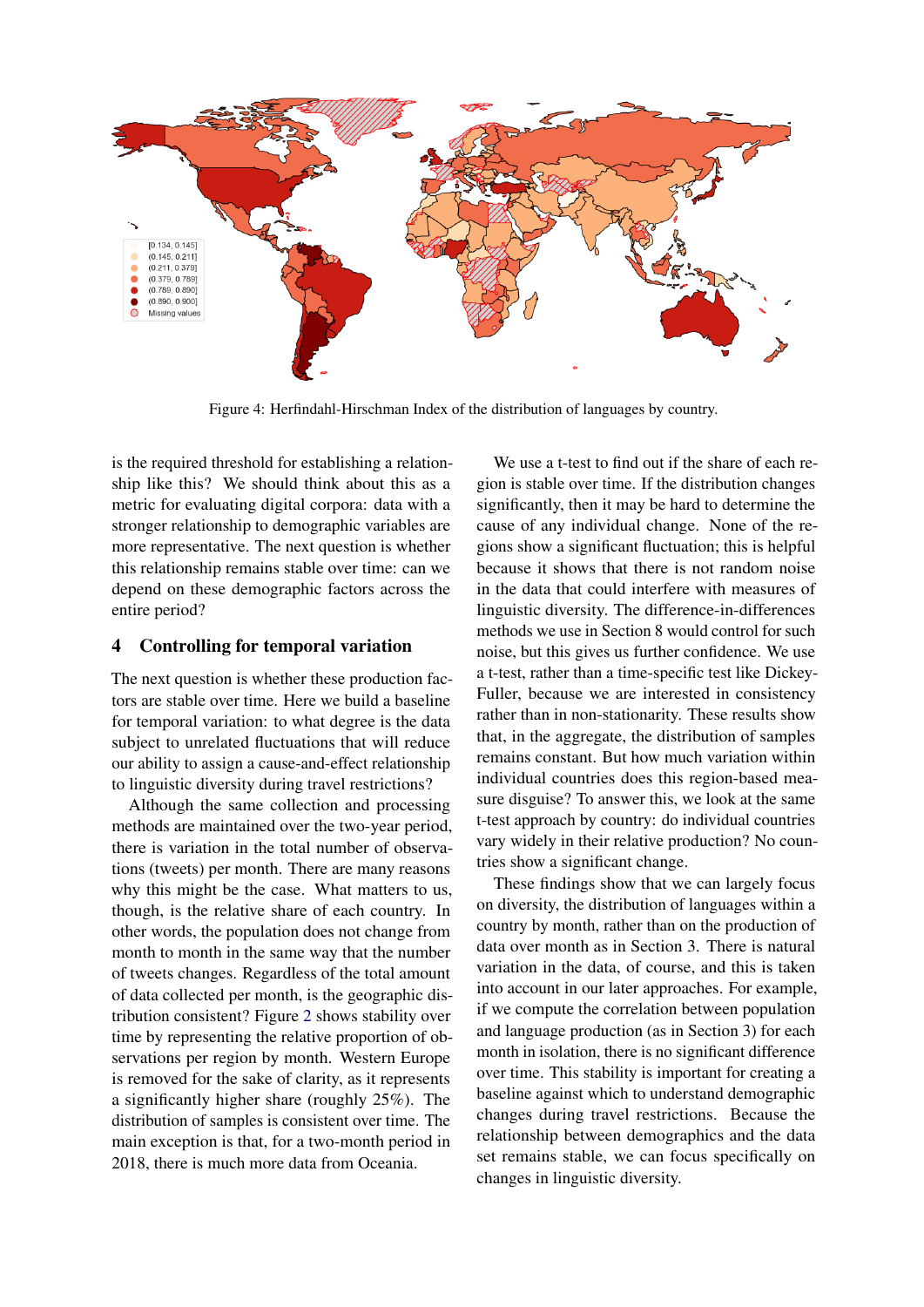<span id="page-5-1"></span>

Figure 5: Countries with significant change in linguistic diversity during travel restrictions.

#### 5 Measuring linguistic diversity

Linguistic diversity is an important part of accurate language and population mapping. The goal is to have a single measure that can tell us how much language contact is taking place and which communities are multi-lingual. To do this we must generalize across specific languages: linguistic diversity in the US might involve English and Spanish, but it might involve Portuguese and Spanish in Brazil.

We measure linguistic diversity as a probability distribution over languages for each country. Drawing on previous work on short-sample language identification, this paper includes 464 languages across 157 countries. For each country, then, we have a relatively accurate identification of which languages are used on Twitter. Given this probability distribution for each country, we compare countries using the Herfindahl-Hirschman Index (HHI) as shown in Figure [4.](#page-4-0) The HHI was developed in economics to measure market concentration: the more of a given industry is dominated by a small number of companies, the higher the HHI [\(Hirschman,](#page-9-23) [1945\)](#page-9-23). The measure is derived using the sum of the square of shares, in this case the share of each language in each country. The higher the HHI (the darker red) for a country, the more one language dominates the linguistic landscape.

Thus, the HHI is higher when the distribution is centered around just a few languages. For example, in Table [2](#page-5-0) we focus on three countries that show a range of linguistic diversity: Israel, India, and the US. Israel has the lowest HHI (0.207). Looking at the share of the top five languages, we see roughly equal usage of three languages (in the 20s)

<span id="page-5-0"></span>

|                | <b>ISR</b> | <b>IND</b> | <b>USA</b> |
|----------------|------------|------------|------------|
| <b>HHI</b>     | 0.207      | 0.356      | 0.852      |
| L1             | 27.3%      | 50.8%      | 92.3%      |
| L <sub>2</sub> | 25.9%      | 30.8%      | 2.6%       |
| L <sub>3</sub> | 23.5%      | 3.4%       | 0.6%       |
| IA             | 7.5%       | 2.5%       | 0.6%       |
| L <sub>5</sub> | 5.3%       | 1.4%       | $0.4\%$    |

Table 2: Sample language distributions by country.

followed by two significant minority languages. This lower HHI reflects the fact that a number of languages are being used together: no language has a monopoly. On the other extreme, the US has one of the highest values for HHI (0.852). There is one very dominant language (92%), one significant minority language (2.6%), and a number of very insignificant languages. English has a metaphoric monopoly on the linguistic landscape of the US.

Figure [4](#page-4-0) shows linguistic diversity across the world: lighter countries (like Israel) have a mix of languages while darker countries (like the US) are mostly monolingual. There are many linguistic landscapes around the world, ranging from multilingual to monolingual. This Figure [4](#page-4-0) is a baseline representation, averaged across the entire time period (July 2018 to August 2020). It is possible that this averaged representation disguises temporal fluctuations. We have already seen that there are only a few changes in the share of data per country per month, and no significant change in the relationship between the data set and demographic factors like GDP. The question here is whether there is arbitrary variation in the linguistic diversity per country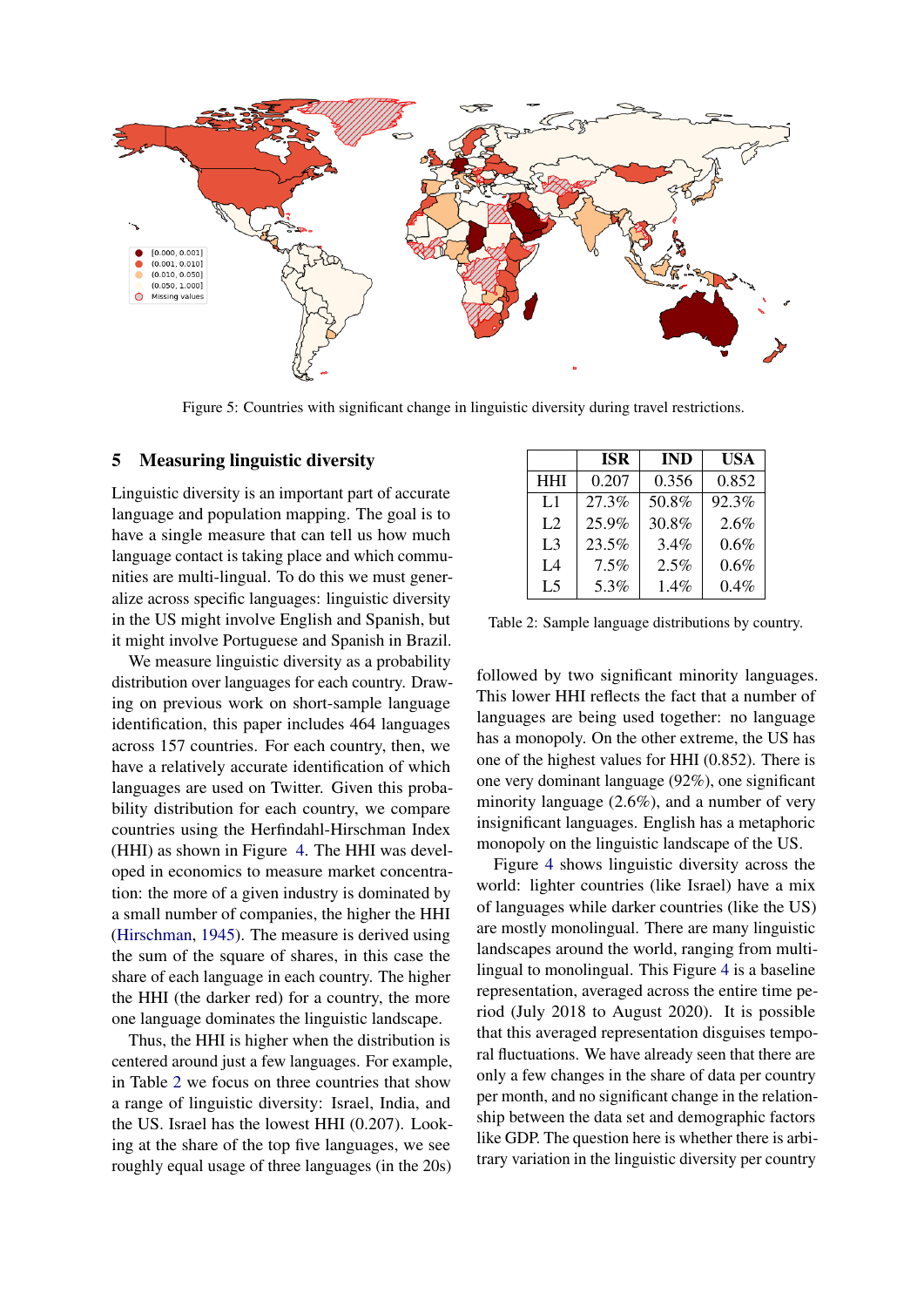<span id="page-6-0"></span>

Figure 6: Increasing vs. decreasing HHI during travel restrictions.

per month. In other words, if Israel becomes significantly more diverse every three months, it will be difficult to find out what is causing those changes. We use a a t-test for the mean of each country to determine if each country's diversity is actually a single group. There are no significant fluctuations across the period as a whole.

# 6 Finding non-local populations

To what degree do countries change during travel restrictions resulting from COVID-19? We have a measure of diversity (the HHI) and data collected by month. The basic approach is to create two groups of samples: first, months during the pandemic (March through August, 2020); second, months not during the pandemic (March through August, 2019). These two groups are aligned by month so that seasonal fluctuations are taken into account (e.g., tourism high season in February for New Zealand and in July for Italy). Given these two groups of samples, we use a t-test for two independent samples to determine whether these groups are, in fact, different. If we reject the null hypothesis, it means that linguistic diversity during travel restrictions is significantly different than the seasonally-adjusted baseline.

The results show that 70 countries have a changed linguistic landscape during the pandemic. This is visualized in Figure [5,](#page-5-1) with p-values classed into highly significant (under 0.001), very significant (under 0.01), and significant (under 0.05). We see, for example, that the US and Canada undergo significant change, but not Mexico and South America. There are clear geographic patterns in linguistic change: North but not Central or South America; East Africa but not West Africa; South/east Asia but not East Asia; Europe but not Russia. We will examine in more detail how and why the linguistic landscape changes in Section 7.

These significant changes during international travel restrictions show that our measure (the HHI) and our data (tweets) offer a meaningful representation of underlying populations. If the data did not represent populations, we would not see the relationships examined in Section 3. There are no random fluctuations in the distribution of the data across countries or in the distribution of languages within countries. At the same time, given a massive social change (i.e., the COVID-19 pandemic), the measure clearly identifies changes in the linguistic landscape. Thus, the measure is both precise (not disguised by noise) and accurate (observing change where we expect it). The key point is that the change in diversity during the COVID-19 period is identifiable against the background noise.

A country's linguistic landscape could change by becoming more diverse (i.e., with more languages) or by becoming less diverse (i.e., with fewer languages). Which is causing the significant changes that we are observing? Figure [6](#page-6-0) distinguishes between countries with an increasing HHI (becoming more monolingual) and a decreasing HHI (becoming more multilingual). We can think about two contexts in which this change can take place: a country like India might look more multilingual because non-local tourists who speak English are no longer creating noise in the data; or, a country like South Africa might look more monolingual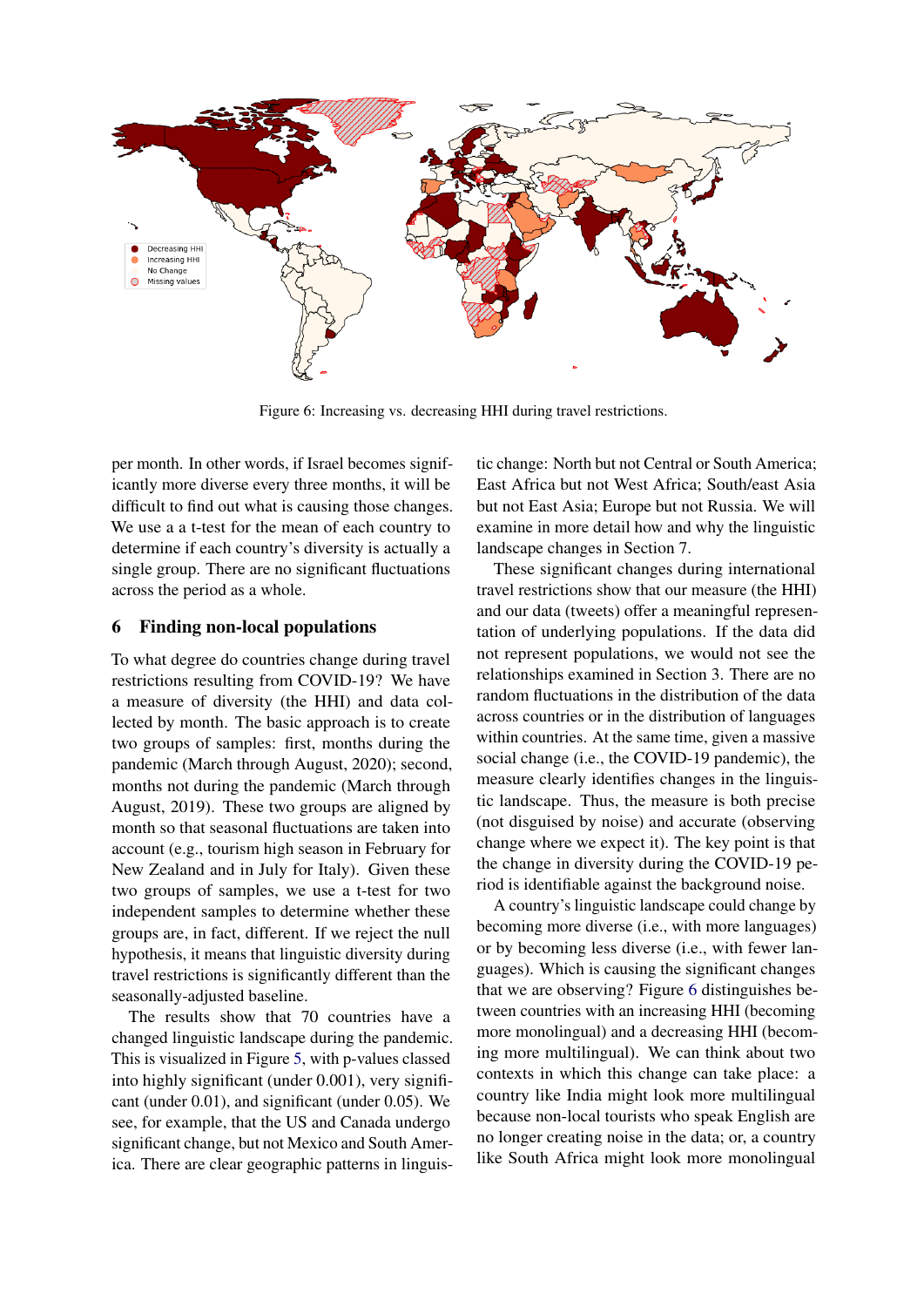<span id="page-7-0"></span>

| Country                  | <b>Normal</b> | <b>COVID</b> |
|--------------------------|---------------|--------------|
| Eritrea                  | 63.16%        | 41.94%       |
| Samoa                    | 45.00%        | 30.18%       |
| Cabo Verde               | 27.78%        | 16.63%       |
| <b>Equatorial Guinea</b> | 33.08%        | 24.40%       |
| Madagascar               | 53.08%        | 44.87%       |
| Kiribati                 | 31.10%        | 23.56%       |
| Tanzania                 | 34.43%        | 27.35%       |
| Mongolia                 | 30.32%        | 23.52%       |
| Chad                     | 45.48%        | 39.71%       |
| Sao Tome                 | 12.57%        | 7.14%        |
| Yemen                    | 14.44%        | 9.20%        |

Table 3: Major reductions in English.

because its own English-speaking citizens abroad are returning home. The flow of international travellers changes the balance of locals and non-locals in both directions (leaving and coming home).

#### 7 Identifying out-of-place populations

Our task now is to use these changes during travel restrictions to identify which populations are outof-place in ordinary times. In other words, if India has decreasing English use during the pandemic period, then we know that English is over-represented in the country as a result of non-local populations. We find these languages by repeating the comparison of pandemic vs. normal periods per country per month, but now we look at the share of individual languages rather than the HHI (in countries with a significant change). We are only interested in languages which account for at least 1% of a country's usage. Less commonly used languages may be changing significantly but have less influence on a country's overall linguistic landscape.

We start by looking at countries where the use of English falls dramatically during the pandemic period, in Table [3.](#page-7-0) These dramatic reductions suggest that much of the population represented on Twitter is non-local: there is a change from 63% to 42% in Eritrea and from 53% to 44% English use in Madagascar. If the local population was well-represented on Twitter, we would not see this dramatic reduction in an international language. Thus, here we see an example of how digital data is biased towards non-local populations in countries where the local population has reduced internet access.

The influence of non-local populations returning home is shown for Russian and Arabic in Table [4.](#page-7-1) We see a major reduction in the use of Russian in

<span id="page-7-1"></span>

| Country        | Language | <b>Normal</b> | <b>COVID</b> |
|----------------|----------|---------------|--------------|
| <b>Belarus</b> | Russian  | 69.05%        | 66.13%       |
| Ukraine        | Russian  | 54.60%        | 50.06%       |
| Lithuania      | Russian  | 20.09%        | 15.72%       |
| Latvia         | Russian  | 10.43%        | 8.26%        |
| Algeria        | Arabic   | 51.56%        | 46.77%       |
| Morocco        | Arabic   | 33.75%        | 28.53%       |
| <b>Israel</b>  | Arabic   | 27.75%        | 26.08%       |
| Tunisia        | Arabic   | 24.24%        | 19.65%       |
| <b>Bhutan</b>  | Arabic   | 6.25%         | 2.55%        |
| Moldova        | Arabic   | 2.71%         | 0.79%        |

Table 4: Major reductions in Russian and Arabic.

<span id="page-7-2"></span>

| Country    | Language   | <b>Normal</b> | <b>COVID</b> |
|------------|------------|---------------|--------------|
| <b>SAU</b> | Arabic     | 70.10%        | 81.87%       |
| <b>SAU</b> | English    | 12.18%        | $7.35\%$     |
| <b>SAU</b> | Turkish    | 4.34%         | 2.12%        |
| <b>SAU</b> | Greek      | 2.55%         | 1.65%        |
| BEL        | French     | 28.64%        | 34.72%       |
| <b>BEL</b> | English    | 31.01%        | 26.83%       |
| <b>BEL</b> | Dutch      | 27.08%        | 25.12%       |
| <b>BEL</b> | German     | 2.26%         | 1.93%        |
| <b>BEL</b> | Portuguese | 1.51%         | 1.68%        |

Table 5: Changing landscape in Saudi Arabia and Belgium.

countries like Ukraine that have had a strong Russian influence (from 54% to 50%). In both Ukraine and Belarus, there are other social and political factors that could influence the shift, since much of the population is bilingual (e.g., bilingual speakers in Ukraine putting aside the use of Russian for political purposes). But we also see similar changes in the use of Arabic. In Algeria it falls from 51% to 46% and in Morocco from 33% to 28%. These countries do not have the same political factors as Ukraine and Belarus, thus providing a clearer example of the exodus of non-local populations.

We get a different view by looking at the change of languages *within* a country, as with Belgium and Saudi Arabia in Table [5.](#page-7-2) In Saudi Arabia we see a rise in Arabic at the expense of English, Turkish, and Greek. This reflects the exodus of non-local tourists and workers; but it also likely reflects the return of Saudi Arabians from countries like Algeria and Morocco that is suggested by Table [4.](#page-7-1) In Belgium, we see a rise in French at the expense of English, Dutch, German, and Portuguese. This is a reflection of a reduction in non-local tourists.

However, we see the opposite effect of tourists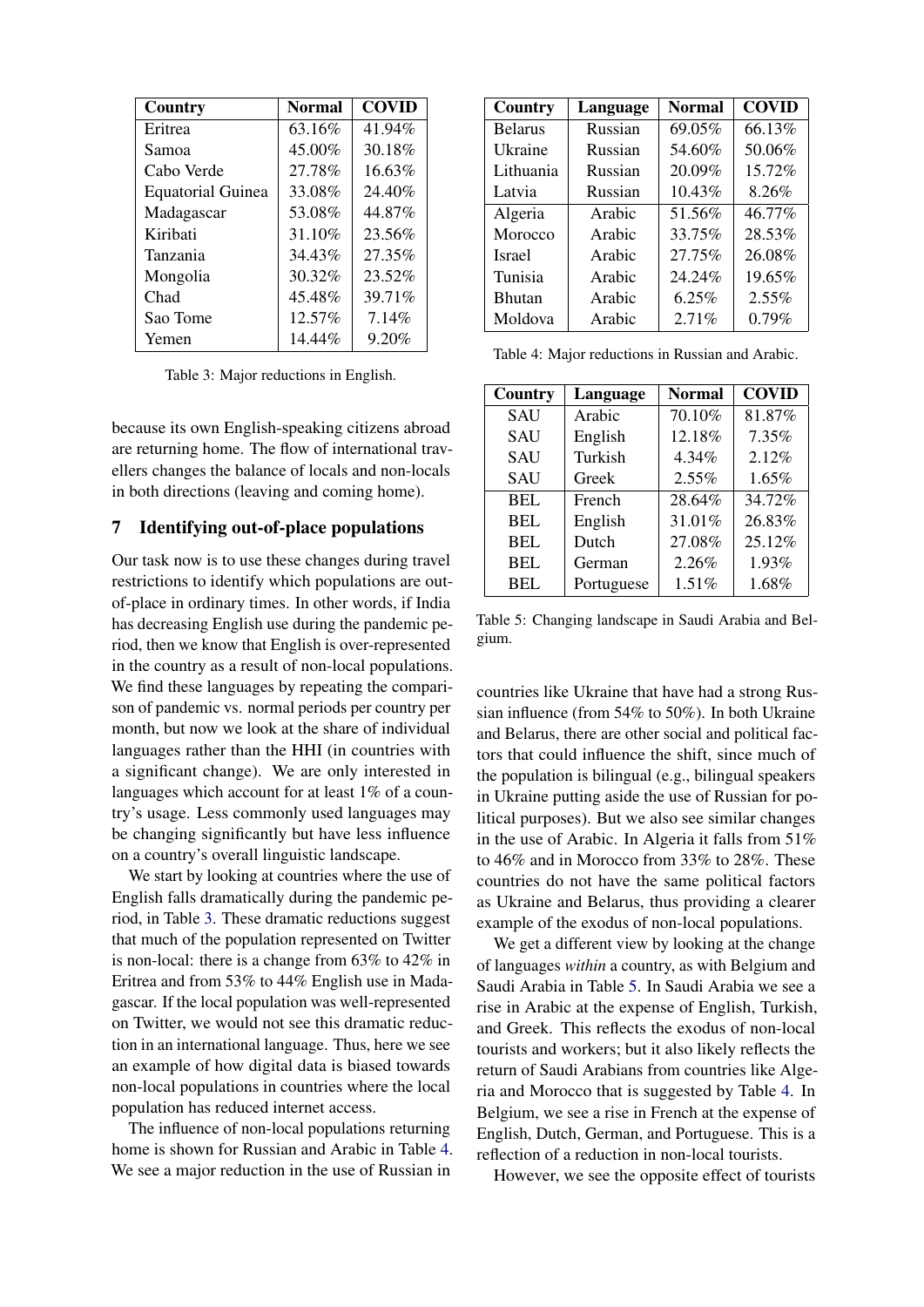<span id="page-8-0"></span>

| Country    | Language   | <b>Normal</b> | <b>COVID</b> |
|------------|------------|---------------|--------------|
| <b>NZL</b> | English    | 86.26%        | 84.13%       |
| NZL        | Spanish    | 2.13%         | 3.37%        |
| <b>NZL</b> | Portuguese | 2.30%         | 2.82%        |
| <b>NZL</b> | Indonesian | 0.89%         | 1.27%        |
| <b>AUS</b> | English    | 89.51%        | 87.45%       |
| <b>AUS</b> | Portuguese | 1.83%         | 2.52%        |
| <b>AUS</b> | Spanish    | 1.52%         | 2.08%        |
| <b>AUS</b> | Japanese   | 0.99%         | 1.32%        |

Table 6: Changing landscape in Oceania.

leaving when we look at New Zealand and Australia, two countries which have had closed borders (Table [6\)](#page-8-0). Here there is a *reduction* in English usage within English-majority countries that takes place when international tourists stop arriving. The situation here is that there are so many Englishspeaking tourists (i.e., from the US and UK) that local immigrant languages like Spanish and Portuguese (part of the long-term local population) are drowned out by non-local tourists using English. Another possible explanation is that immigrant populations are increasingly using Twitter to communicate with non-local populations (e.g., with family and friends in their previous country).

# 8 Sources of Change

This paper has shown that there is a significant change in the linguistic diversity of many countries *during* the travel restrictions caused by COVID-19. But to what degree are these changes *related* to the travel restrictions themselves? For example, we could imagine a population that is changing over time which we just happen to observe in midchange. It could be the case that a country has been becoming less diverse over the past decade because of fewer incoming immigrants; the approach taken so far in this paper would misinterpret such macrotrends to be a direct result of COVID-19.

We use a difference-in-differences method [\(Card](#page-9-24) [and Krueger,](#page-9-24) [1994\)](#page-9-24) to correct for this. The basic idea behind a difference-in-differences approach is to conduct a *natural experiment* with a control group (here, data from 2018) and an effect group (here, data from 2020) differentiated by time. We have three months (July, August, September) that are shared across 2018, 2019, and 2020. So, using the same methods described above, we find out which countries have a significant change between 2019 and 2020. This is the period that takes place

during travel restrictions. If travel restrictions influence linguistic diversity, we would expect such influence to take place during this period. We then find out if the countries which show a significant change in 2020 also show a significant change from 2018 to 2019. This provides a baseline: removing any country whose linguistic diversity was already in the process of changing.

Over this three-month period (July through September), 58 countries show a change in linguistic diversity during the pandemic. This is a smaller number than the main results reported above for two reasons: (i) the time span is shorter, giving less robust results and (ii) this particular time span came after some travel had resumed. Of these 58 countries that show a significant change in diversity, most (38) show no difference at all in the baseline period before the pandemic. Another eight show a much greater difference during the COVID-19 period (e.g., p-values of 0.03 vs 0.004 for baseline and COVID-19, respectively). This means that the pandemic has either created or has significantly contributed to 79.3% of the cases of changing linguistic diversity. The remaining 20.7% of changes, then, must have been created by macro-trends like immigration or changes in bilingual behaviour. The main conclusion from this difference-in-differences examination, however, is that most of these changes can be specifically connected to COVID-19.

# 9 Conclusions

The goal of this paper is to validate measures of linguistic diversity using changes in underlying populations during the COVID-19 pandemic. We have shown that there is a significant relationship between our data and the underlying population. Thus, what we are observing (tweets) can tell us about the people we want to study. At the same time, both the distribution of the data across countries and the distribution of languages within countries are stable. Thus, the data does not have random fluctuations that will get in the way. Using the HHI as a measure of diversity, there is a significant change in the linguistic landscape of 70 countries against a seasonally-adjusted baseline. This reflects non-local populations (e.g., the impact of tourists leaving a country or short-term visitors returning to their own countries). These results validate a measure of linguistic diversity that is based on digital language data and shows that we can correct for the bias introduced by non-local populations.